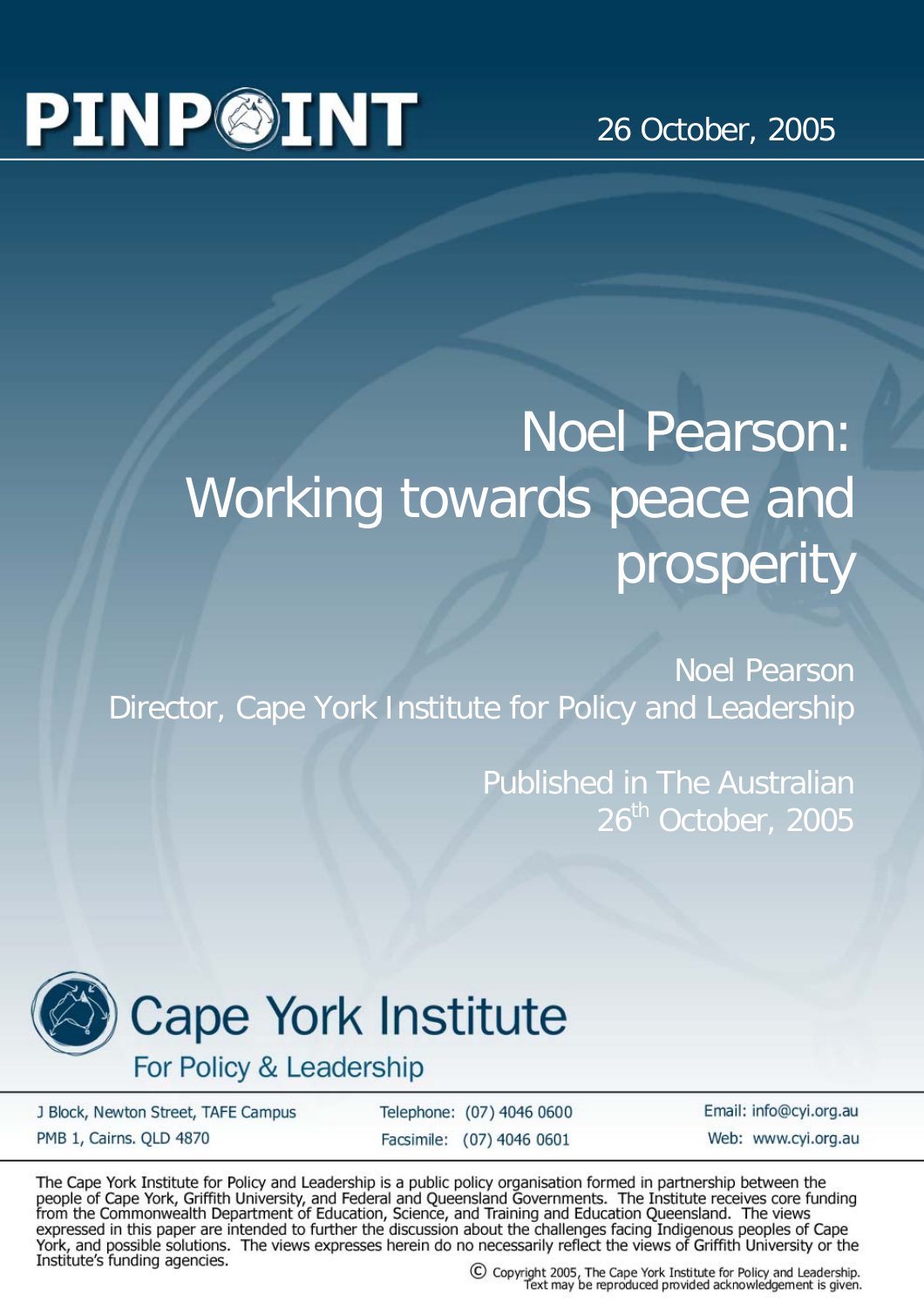#### **Noel Pearson: Working towards peace and prosperity**

The Australian 26 October 2005

IN mainstream Australia, we have a strong and enviable set of institutions that includes a representative political process, a sound judicial system and a set of national social norms that are egalitarian and encourage innovation and dynamism. But the experience of Cape York indigenous Australians with such institutions can sometimes be radically different from the mainstream, and can impose a high-level constraint on their opportunity to lead a rich and fulfilling life.

The only way to break the vicious cycle of disadvantage and dysfunction is to build capabilities through economic and social development based on engagement with the real economy. Two critical components that help this process in Cape York are welfare reform and land reform.

First, welfare reform. Indigenous Australians have largely not experienced the positive features of the mainstream welfare state: public health, education, infrastructure, a helping hand during short-term unemployment and other aspects that have underpinned the quality of life and the opportunities of generations of Australians. They have experienced only the income support that is payable to the permanently unemployed and marginalised.

Unlike earned income, the unearned income of passive welfare leads to a gammon economic relationship, where transactions between the provider and the recipient are not based on reciprocity. The recipient gets money but gives or does nothing in return. It is money for nothing. The structure of income support payments in Cape York have set up a poverty trap where perverse incentives encourage people towards welfare and away from real employment.

Apart from depriving people of a real income, unemployment has other, more serious, effects that cannot be ameliorated and indeed may be exacerbated by long-term income support. These effects include psychological harm, loss of work motivation, skill and self-confidence, an increase in sickness, and disruption of family and social life. Indeed, chronic unemployment of whole groups of people or geographic regions leads to social exclusion, loss of self-reliance and self-confidence, and damage to psychological and physical health.

In addition, it is chiefly by working that parents convey the message to their children that opportunity exists for the taking, ensuring that attitudes of defeat are not transmitted across generations. Incentives matter because they influence behaviour. They can be in the form of carrots (which pull) and sticks (which push).

The pushes in the system are towards: no work (through the continued provision of sit-down money through government allowances); make work (through the inadequacies of Community Development Employment Projects systems); or no study (through inadequate ABSTUDY payments).

It is critical that the perverse incentives are removed from the welfare system, to break the unemployment trap. Incentives are changed by getting the price right: people need to perceive greater benefits from working, entrepreneurial activity and investing in themselves (in their education, health and so on), than from staying on welfare.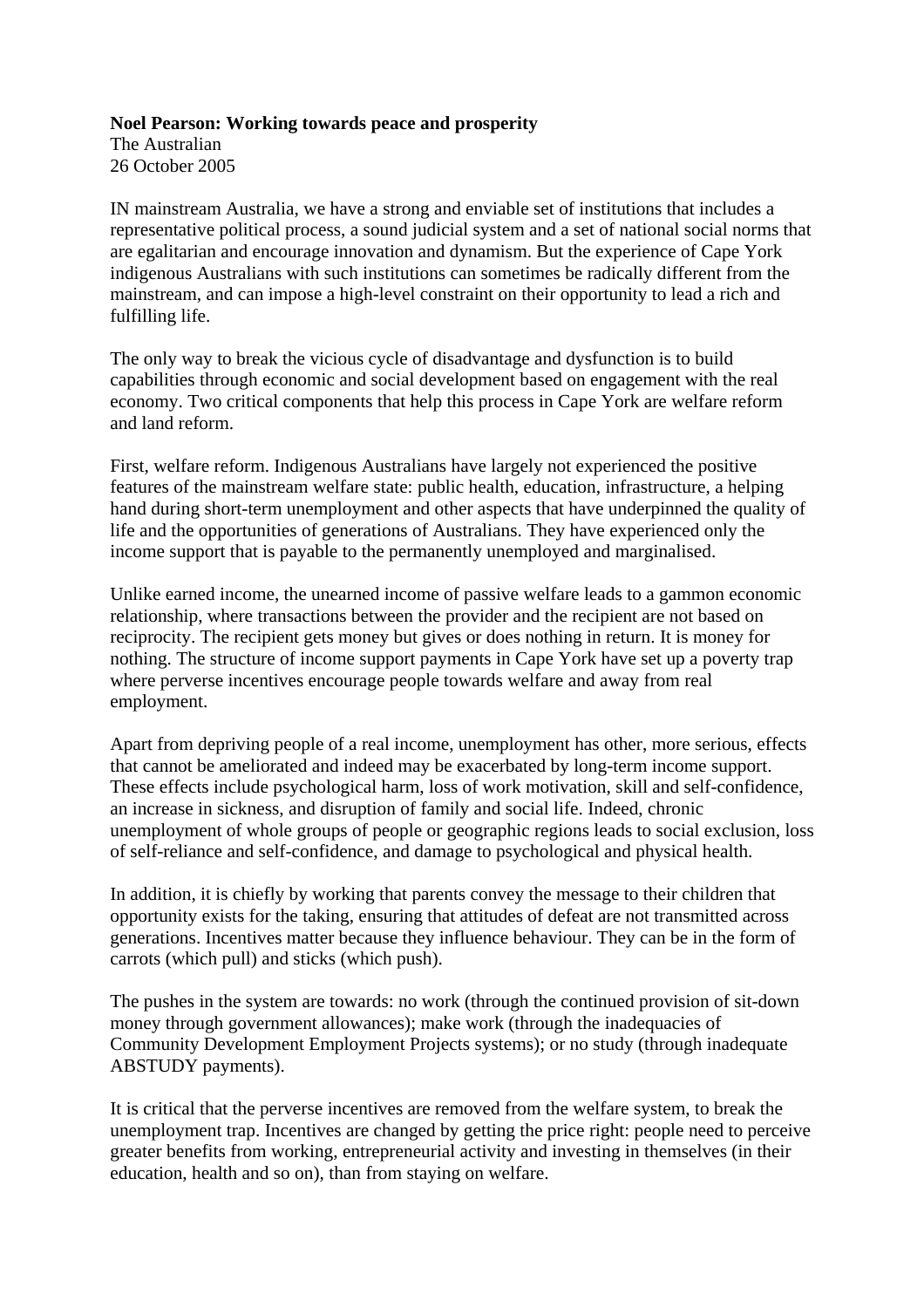Welfare payments instead should be structured to support and encourage earning or learning. Where they do not, other obligations must be attached to payment to benefit the community. This is a crucial point for the implementation of the overall reform agenda. It is almost certain that more external support will be required, at least in the short term, to build capabilities in communities. But if support is supplied without also redesigning incentives, further dysfunction caused by passivity and addiction will ensure that fundamental community transformation will not be achieved.

The challenge, then, is to ensure that policy is targeted at economic development and capability building in indigenous Australia rather than simply letting indigenous Australians fall into the poverty trap of welfare dependency.

Then there is land reform. There is no question that communal title is integral to indigenous culture. It is a principle founded in the common law and that has been reflected in statutory law in this country for a long time. But it is equally true that transferable property rights are integral to development.

The challenge for the reform agenda is to reconcile these two apparently contradictory principles: communal ownership and transferable property rights. Long-term leases enabling indigenous individuals and families to use and develop communal land are almost certainly a key component of this reconciliation. The challenge is to preserve the culture of communal tenure while enabling maximum individual and private economic use of the land.

The issue of indigenous home ownership in remote communities also illustrates this complex interplay between culture and economics.

According to the Queensland Government, the average life expectancy of a house on Aboriginal land is less than 10 years. There is clearly an urgent need for indigenous people to have an economic stake in their home, so that they take pride and care of it. The failure to take responsibility in this area seriously undermines legitimate expressions of concern about overcrowding and insufficient housing funds.

However, the continuing interaction with communal title and the absence of functioning markets mean that indigenous home ownership in remote communities is unlikely to play the same critical role in private asset accumulation that it does in the mainstream. Under these circumstances, indigenous families with the means should seriously consider investing in the mainstream as well, where their investment may be considered to have more chance of appreciating in market value.

It is clear that much more innovative policy thinking is needed in hammering out the terms of this reconciliation. It needs to balance the imperatives of indigenous people living on remote, communally held lands, where markets are difficult (where innovative ideas about private stakeholding and economic use of land are very much needed), with the fact that investment, asset accumulation and economic development is most feasible where there are functioning markets (that is, in centres of economic growth in rural and urban Australia).

The Cape York reform agenda therefore needs to focus, at its core, on the issue of developing a real economy. This requires a reform agenda across a wide range of prerequisites for economic and social development. Each of these prerequisites is a necessary condition for